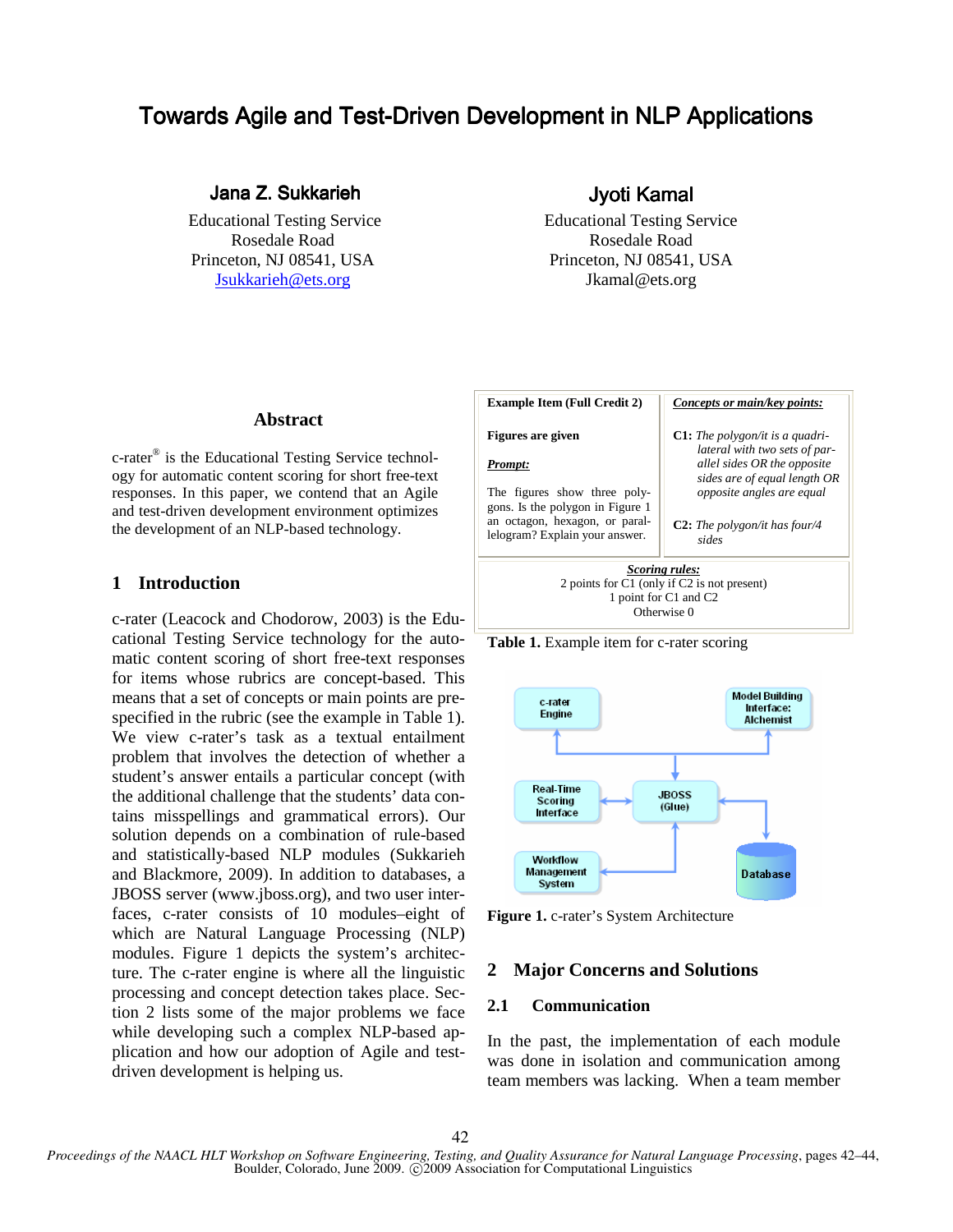encountered a problem, it was only then that s/he would be aware of some logic or data structure changes by another member. This is not necessarily an NLP-specific problem, however due to the particularly frequent modifications in NLP-based applications (see Section 2.2), communication is more challenging and updates are even more crucial. The adoption of Scrum within Agile (Augustine, 2005) has improved communication tremendously. Although both the task backlog and the choice of tasks within each sprint is done by the product owner, throughout the sprint the planning, requirement analysis, design, coding, and testing is performed by all of the team members. This has been effecting in decreasing the number of logic design errors.

#### **2.2 Planning and Frequent Modification**

Very frequent modifications and re-prioritizing are, to a great extent, due to the nature of NL input and constant re-specification, extension, and customization of NLP modules. This could also be due to changes in business requirements, e.g. to tailor the needs of the application to a particular client's needs. Further, this could be a response to emerging research, following a sudden intuition or performing a heuristic approach. Agile takes care of all these issues. It allows the development to adapt to changes more quickly and retract/replace the last feature-based enhancement(s) when the need arises. It allows for incorporating research time and experimental studies into the task backlog; hence the various sprints. The nature of the Agile environment allows us also to add tasks driven by the business needs and consider them highest in value.

#### **2.3 Metrics for Functionality and Progress**

Metrics for functionality includes measuring progress, comparing one version to another and monitoring the effect of frequent modifications. This particularly proves challenging due to the nature of c-rater's tasks and the NLP modules. In most software, the business value is a working product. In crater, it is not only about producing a score but producing one for the "right" reasons and not due to errors in the linguistic features obtained.

Until recently, comparing versions meant comparing holistic scores without a sense of the effect of particular changes. Evaluating the effect of a

change often meant hand-checking hundreds and hundreds of cases. To improve monitoring, we have designed an engine test suite (each is a pair <model-sentence, answer> where model-sentence is a variant of a concept) and introduced automated testing. The suite is categorized according to the linguistic phenomenon of interest (e.g., passive, ergative, negation, appositive, parser output, coreference output). Some categories follow the phenomena in Vanderwende and Dolan (2006). Some RTE data was transformed for engine tests. This produced a finer-grained view of the NLP modules performance, decreased the amount of handchecking, and increased our confidence about the "correctness" of our scores.

#### **2.4 Maintenance and Debugging**

Until very recently maintaining and debugging the system was very challenging. We faced many issues including the unsystematic scattering of common data structures, making it hard to manage dependencies; long functions making it difficult to track bugs; and late integration or lack of regular updates causing, at times, the system to crash or not compile. Although this may not be deemed NLP-specific, the need to modify NLP modules more frequently than anticipated has made this particularly challenging. To face this challenge, we introduced unit tests (UT) and continuous integration. We usually select some representative or "typical" NL input for certain phenomena, create an expected output, create a *failed* UT, and make it pass. An additional challenge is that since students' responses are noisy, sometimes choosing "typical" text is hard. Ideally, unit tests are supposed to be written before or at the same time as the code; we were able to do that for approximately 40% of the code. The rest of the unit testing was being written after the code was written. For legacy code, we have covered around 10-20% of the code.

In conclusion, we strongly believe like Degerstedt and Jönsson (2006), Agile and Test-Driven Development form a most-suitable environment for building NLP-based applications.

### **Acknowledgments**

Special thanks to Kenneth Willian, and Rene Lawless.